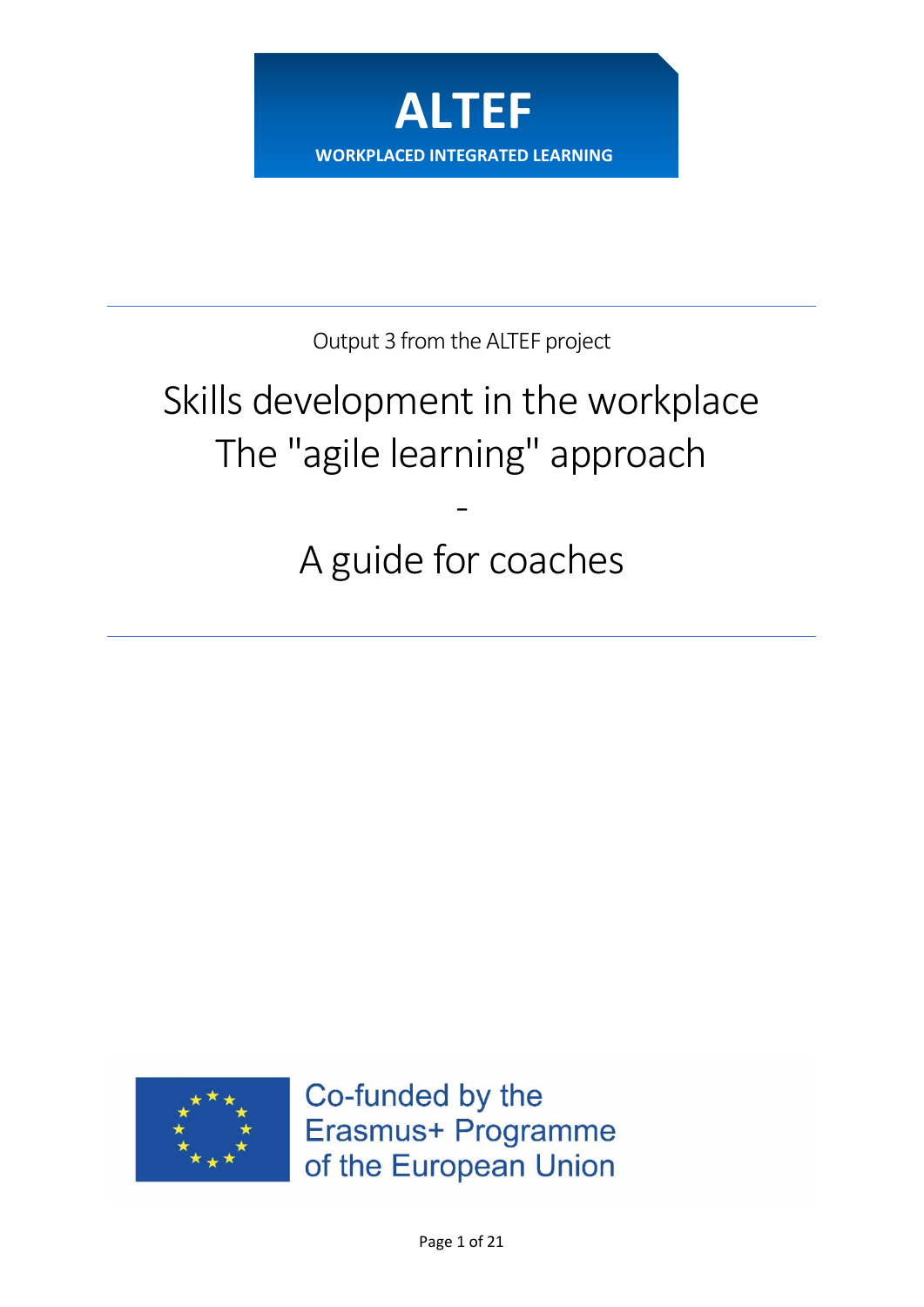#### Content

# Author

Benjamin Höhne

Beuth University of Applied Sciences Berlin - Fernstudieninstitut bhoehne@beuth-hochschule.de

This text is an output of the ALTEF project: "Workplace Integrated Learning for Qualified Technical Professionals".

Berlin, Aalborg, Leiderdorp 2019

This project was financed with the support of the European Commission. This publication reflects the views only of the author, and the Commission cannot be held responsible for any use which may be made of the information contained therein.

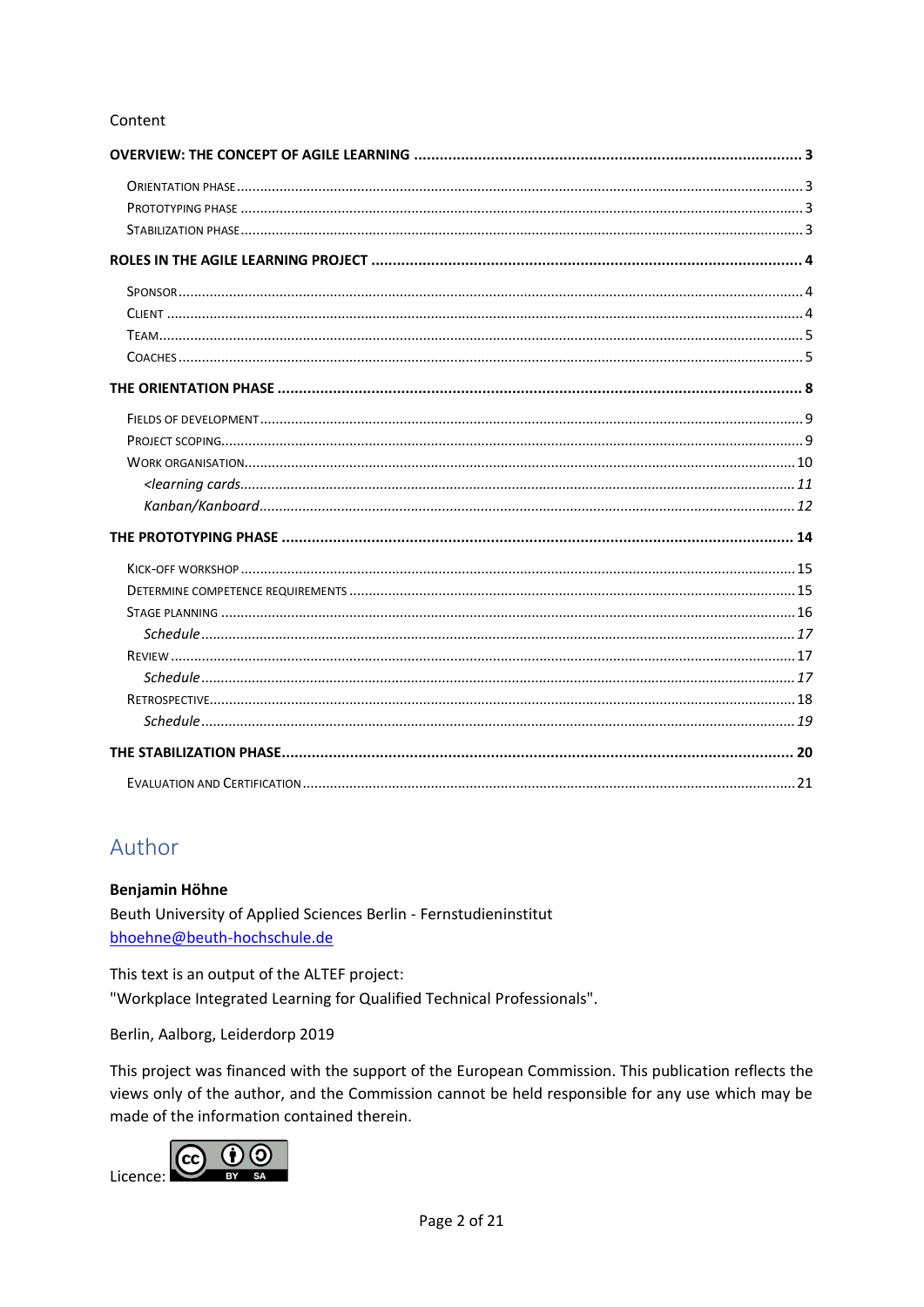# <span id="page-2-0"></span>Overview: The Concept of Agile Learning

With this concept, **competences** required in the company are **acquired** - in the handling of real problems from their own field of work. This means that

- 1. first, the new competences that are relevant for the MA or are likely to become relevant ("**learning topics**") are precisely identified, then
- 2. current questions from company practice in which these competences are needed ("**learning causes**") are identified and finally
- 3. **learning projects from** this area can be processed exemplarily with professional and didactic support ("coaches").

This learning directly at and in real practice has several **advantages**:

- The MA learn exactly what they need for their work.
- The learned is directly applicable in everyday life, it is not learned "in advance".
- The learning topic becomes more accessible for the MA.
- The processing of operational tasks is resource-conserving and the employees remain in the work process.

The initiation and implementation of agile learning projects can be divided prototypically into the following phases:

#### <span id="page-2-1"></span>Orientation phase

In the orientation phase, the necessary analyses are carried out and agreements made which are necessary for the delimitation of the learning field. After this phase, the strategic PE development fields can be named, important stakeholders can be involved and relevant target groups can be identified at employee level.

#### <span id="page-2-2"></span>Prototyping phase

In the prototyping phase, agile methods for work organisation and self-directed learning are tested in a fast-track learning project (2 stages). Such a fast-track project is particularly suitable for smaller, manageable projects. After this phase, the team tested a result-oriented way of working, which makes use of the agile methods and gained initial experience with how working and learning levels can be combined in such a project.

#### <span id="page-2-3"></span>Stabilization phase

In the stabilization phase, a more comprehensive learning project is implemented, which takes up the competence goals of the orientation phase. In total, the learning project should comprise at least 4 stages in order to test a sufficient range of new skills. On the basis of prototyping, changes can be made to the support system and team composition in the run-up to the learning project. After this phase, an evaluation of the learning outcomes is carried out (if necessary with certificate handover) and a decision is made on the continuation of the agile learning method in the standard process of personnel development.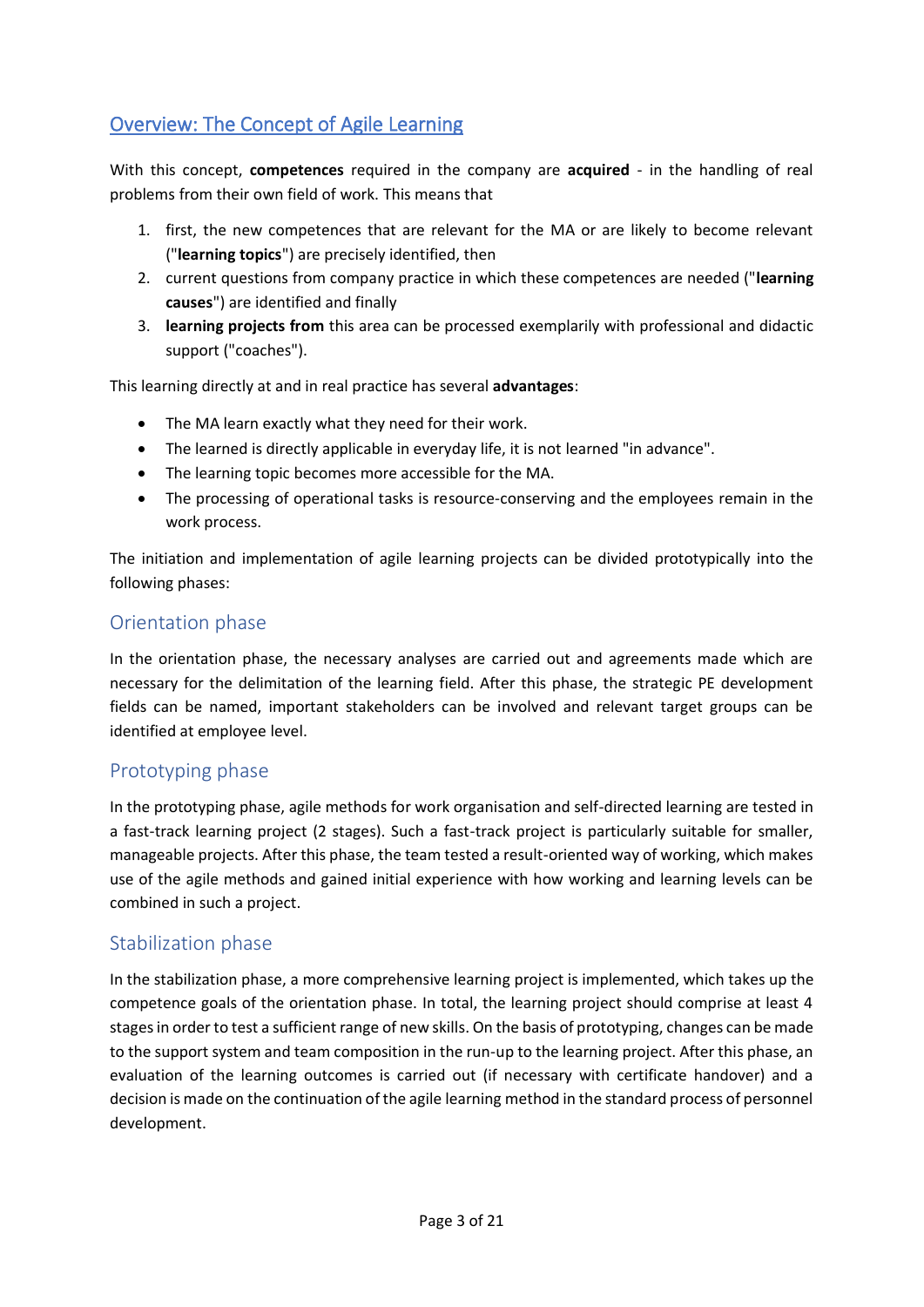# <span id="page-3-0"></span>Roles in the Agile Learning Project

Learning from real tasks from operational practice requires **four types of participants**:

- A person who commissions the development of competencies and defines their goals: "**Sponsor**";
- A person who decides on the concrete learning project and checks the technical results: "**Client";**
- The employees who work on the learning project as a **team**, acquire the necessary knowledge, share learning progress and present the results;
- Accompanying persons who supervise the learning process organizationally and didactically and guide the reflections of the learning process: the "**coaches**

#### <span id="page-3-1"></span>Sponsor

The sponsor of the agile learning project is especially important in the orientation phase. As a rule, he is a representative of senior management or the human resources department and can help shape the corporate strategy at least with regard to personnel development. In the orientation phase, the guidelines for the learning project are set together with the sponsor and other important corporate stakeholders. Here decisions about the learning field and suitable learning causes have to be made, and a suitable team has to be selected. At the end of the learning project, the learning project should be evaluated and approved together with the sponsor. In summary, the sponsor has the following tasks and goals:

- **EXP** Consider **strategic development areas of** the company for the learning project
- Consider and prioritize current strengths and **development needs of different departments**
- **Selecting** a strategically relevant and promising **learning field**
- Provide the learning project with the necessary **resources** (time, space, material, staff) and **public support.**

#### <span id="page-3-2"></span>Client

The client in the agile learning project is particularly important during the implementation of the learning project. She is either a direct superior of a large part of the learning team or responsible for a cross-sectional project which is a suitable learning opportunity for the team. They provide the team with a real working project that can be used to develop new skills. It checks the technical quality of the tasks and classifies the competence level of the team on the basis of criteria from the real working context. In summary, the client has the following tasks and objectives:

- **Provision of a real work project** with relevant tasks for the learning objectives
- **Examination and acceptance of** the technical tasks and feedback for the classification of the work quality
- Understanding that mistakes may be made in a learning process and that different solution strategies can be tried out  $\rightarrow$  **Positive error culture and work in prototypes**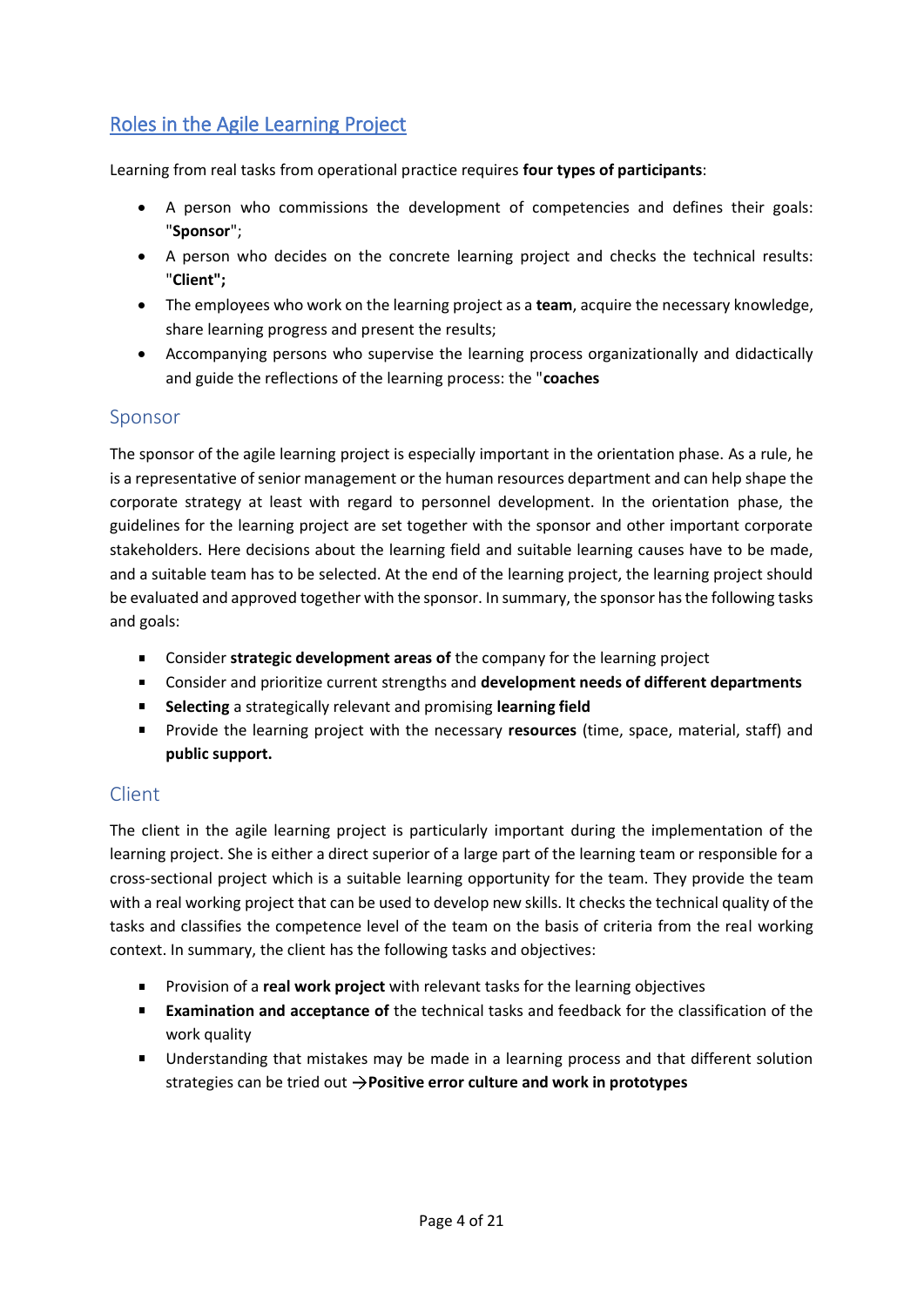## <span id="page-4-0"></span>Team

The team for a learning project is not necessarily also a team in the corporate structure. For the agile learning projects, particular care should be taken to ensure that the participants have similar competence goals and that the planned learning project provides them with a learning canvas that allows them to acquire new practice-relevant competences without significant transfer losses. By focusing on the fit with regard to competence goals and the learning project, cross-company learning projects can also be realized that use the team's resonance space for collegial consultation in one or more practical projects. The following principles are helpful for the attitude of the team members:

- Self-esteem from the ability to constantly learn new things
	- o From a technical expert to your own learning expert
	- o Curiosity and intrinsic motivation for development
- **Perseverance in the development of a self-directed learning style**
- **Willingness to reflect in the team and to accept feedback**
- Fail-Fast Fail-Better Mentality
	- o Developing a positive error culture
		- o Valuing work in prototypes

#### <span id="page-4-1"></span>Coaches

The coach should be consulted as soon as the thematic framework of the project is clear enough. He or she does not need to have an extreme technical depth in the subject to be worked on, but must be able to survey the subject and understand its main features. If it is a complex topic with high professional depth, it can be useful to form a coaching tandem in order to separate the accompaniment of the process and the professional accompaniment.

In principle the coaches appear in their attitude as group coaches. The group members have individual competence goals and in this case the group is used as a vehicle for achieving their own goals and as a feedback loop. The context of the group therefore arises from the similar competence goals and not from the organisational solidarity. The coach acts as a catalyst for the self-directed pursuit of goals and activates the group as a resonance space for collegial consultation.

- **Informing** and imparting knowledge
- Consider **individual learning prerequisites** and make them explicit
	- $\circ$  Selecting the right learning materials and offering appropriate learning pathways
- **Guide** and implement the **process** 
	- o Stage planning**,** review, retrospective
	- o Organising the necessary resources and experts for impulses
	- $\circ$  Communicating agile methods and agile self-understanding (working in prototypes, positive error culture)
- **EXECUTE:** Supporting the **motivation of** learners
	- o Strengths of the willingness of the participants to actively cooperate
	- o Encourage the participants to learn by themselves
- Support of learners in **organisational and technical questions**
	- o reduce possible inhibitions towards the new media
	- o Support during the introduction of new tools into the work process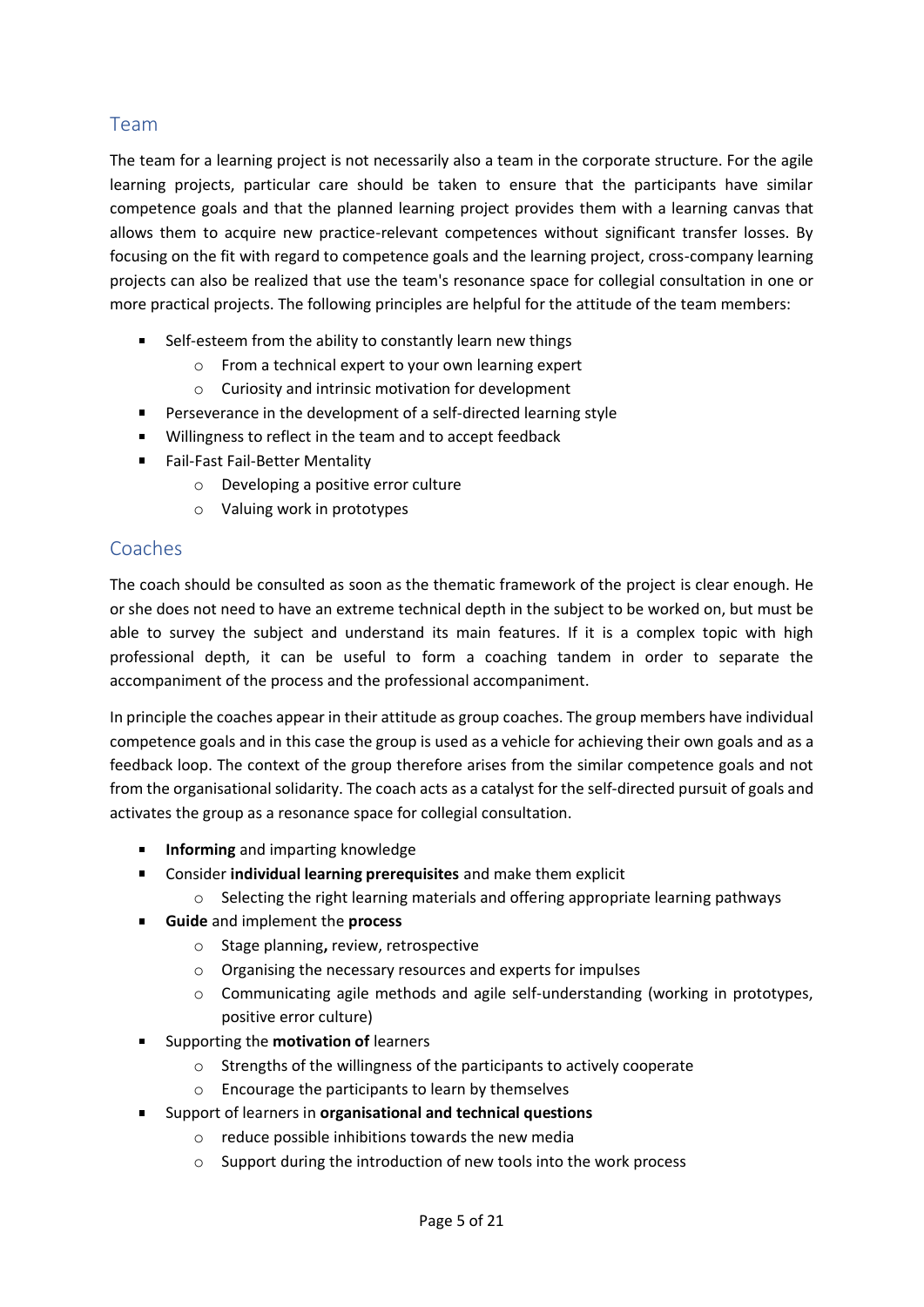To fulfil these tasks, the coaches need the following competencies

- $\blacksquare$ **Professional competence**, at least one overview of the subject matter of the learning project
- **Methodical-didactic competence in the** guidance of the learning process and in the process  $\blacksquare$ of the agile learning project
- $\blacksquare$ **Media literacy** in the use and guidance on the use of the digital support system

The tasks and responsibilities of the various actors in the process of a stage are shown in the following figure as a prototype.



*Figure 1 Roles and tasks in the process of a learning session<sup>1</sup> .*

<sup>&</sup>lt;sup>1</sup> Icons used by Freepik from www.flaticon.com is licensed by CC 3.0 BY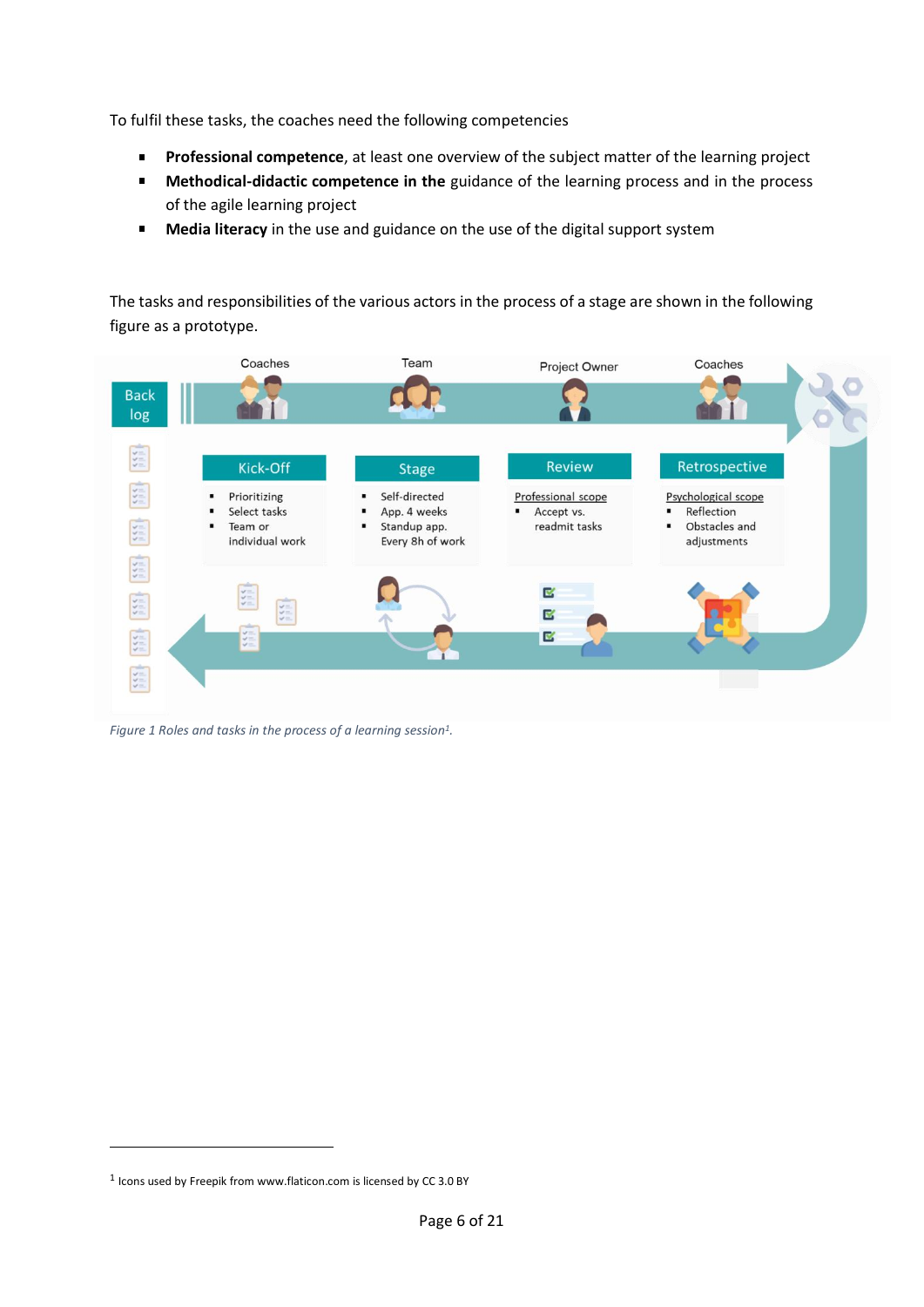#### Practical example: **Setting up a learning project**

Following a company merger, the managers of the new subsidiary are to take over new areas of responsibility (conducting employee interviews, organising personnel selection and development, helping to shape organisational development, etc.). The following steps were performed:

- 1. Together with the management (sponsor), the most important learning fields for the new managers were worked out in several strategy workshops and prioritised together with this group.
- 2. With some of the new managers (exploratory team), the most important new competences (conflict management, group moderation, communication methods) and suitable learning causes (new structure for a work meeting, development of a digital exchange platform) were worked out in order to develop them.
- 3. In the learning project, the coaches divide these learning causes into to-dos and intermediate products to be worked out (e.g. paper for meeting rules, schedule) and process them in stages. One of the managing directors appears at regular intervals as a client and evaluates the work results in the reviews.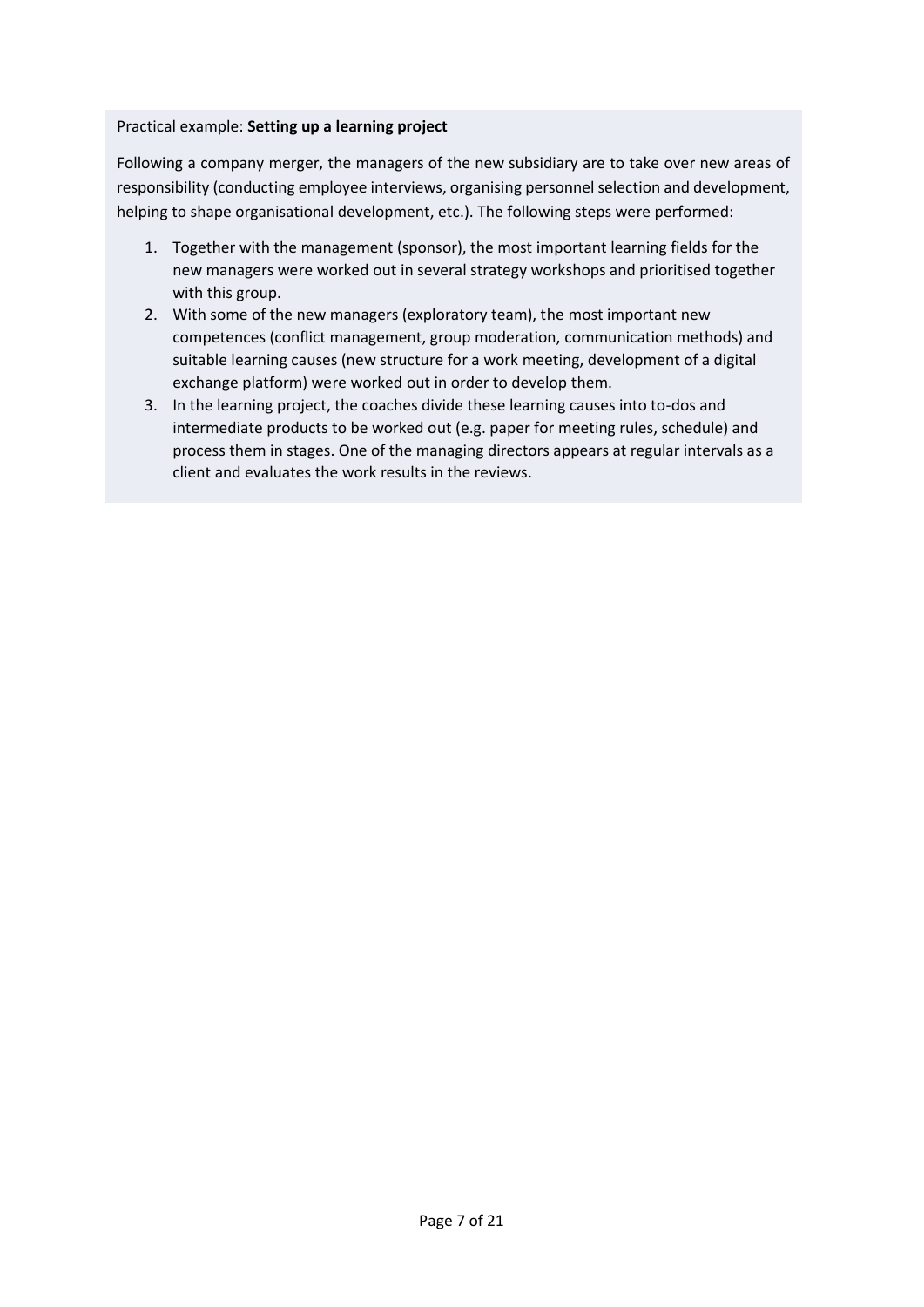# The orientation phase

<span id="page-7-0"></span>

| Description of the    | Activities                                                                                                                                                                                               | Outcomes                                                                                                                                                                                             |
|-----------------------|----------------------------------------------------------------------------------------------------------------------------------------------------------------------------------------------------------|------------------------------------------------------------------------------------------------------------------------------------------------------------------------------------------------------|
| Strategy workshop     | Consideration of the PE strategy<br>Working out the Digital Agenda<br>Identify change projects<br>Consideration of the innovation strategy                                                               | The most important development areas for the workforce have<br>been identified.<br>Prioritisation of the PE strategy based on key areas of innovation<br>and the Digital Agenda has been undertaken. |
| Fields of development | Competence field analysis on the basis of the strategy<br>workshop<br>Compilation of competence field groups for possible learning<br>projects<br>Coordination of options and decision for pilot project | A competence field analysis for possible learning projects was<br>carried out.<br>Decision for a learning project and definition of a target profile at<br>competence level was made.                |
| Project scoping       | Identify suitable learning projects<br>Identify the client<br>Define target group<br>Clarify resources                                                                                                   | A learning project for prototyping (2 stages) was defined.<br>A client and a team (max. 8 persons) were determined.<br>The resources and time intervals have been agreed.                            |
| Support System        | Implement Kanban Board for Project Organization.<br>Implement learning cards as e-learning material.<br>If necessary, introduce additional communication media<br>(slack, messenger, etc.).              | A support system for the smooth running of the learning project<br>was implemented.<br>All participants have access to the support system and have been<br>instructed how to use it.                 |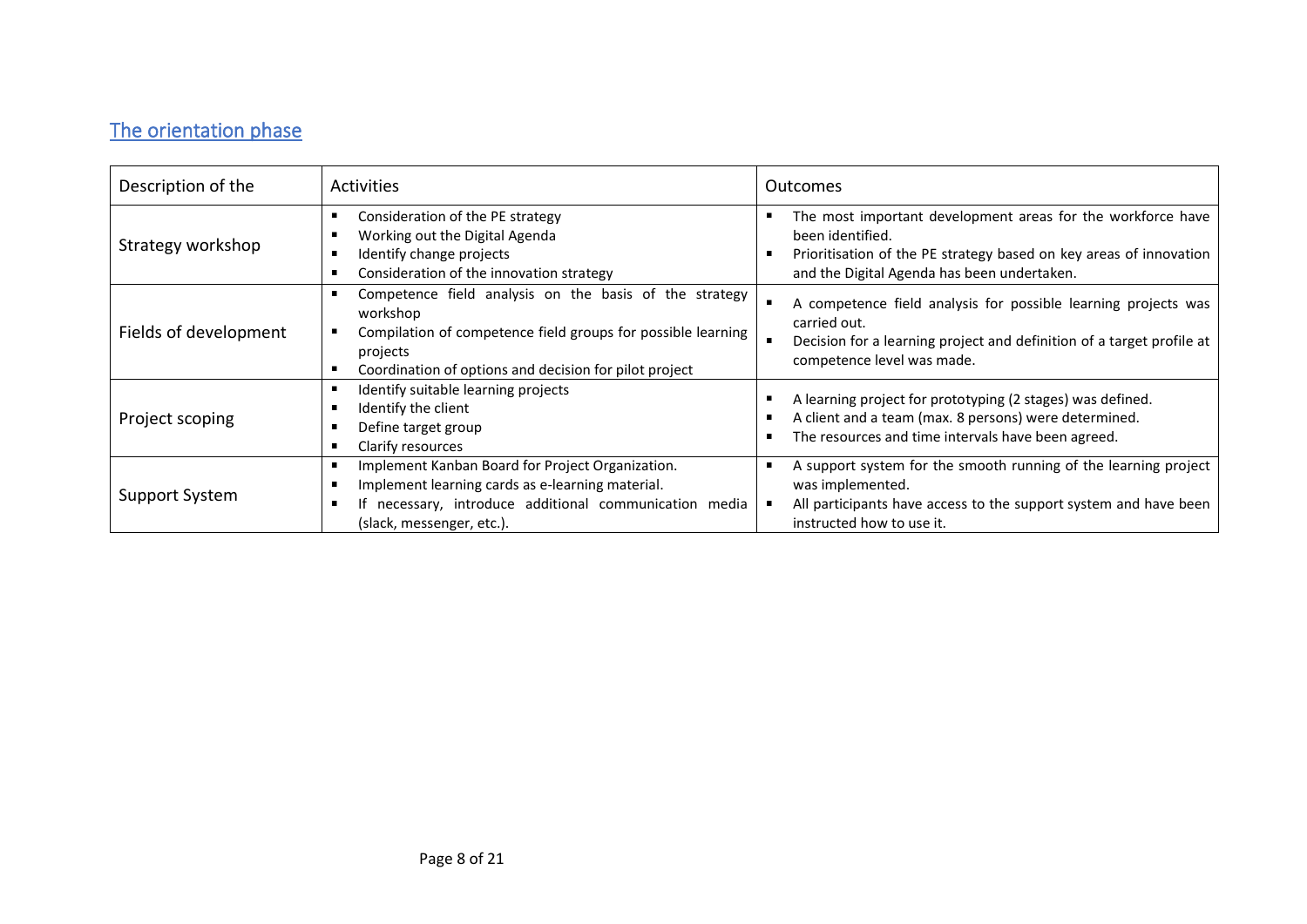# <span id="page-8-0"></span>Fields of development

An analysis process must take place in order to narrow down and prioritise the fields of development. This can be done in different ways, depending on the needs of the company and the degree of clarity about the target competencies. As a rule, three perspectives must be obtained for this purpose:

- Those of **superiors**, in many cases supplemented by specialist departments and the Department for Personnel Development: Where do they see the current strengths and needs of the members of the target group, where should they develop, what future tasks should they meet, what demands will the company make in the future?
- The **target group**: where do they see their strengths, where their development needs lie, what would they like to learn, where do they see their personal perspective?
- An external **expert view**: What could be unrecognized implications of the planning, what is common / important in this area in other companies, where is there already good practice that could help?

The following activities can help to narrow down the field of development:

- **Strategy workshop** with the sponsor and relevant stakeholders (HR department, HR, works council, department heads, etc.) to identify and prioritize the most important strategic development areas.
- **Partially structured interviews** with the sponsor, potential clients and employees.
- **Short questionnaire** for potential target groups about their own development wishes, competence requirements and innovation ideas.
- **Competence field analysis** on the basis of previous discussions or workshops as a compilation of competence clusters that are realistic for a learning project of scope and breadth.

#### <span id="page-8-1"></span>Project scoping

Once the fields of development have been identified and prioritised, a concrete learning project can be defined. The coaches should already be involved in this process in order to incorporate their perspective and experience in resource planning and evaluation of the practical projects. The following points must be clarified in this process:

- **The participants who are** to participate concretely in this learning project. If possible, clarify and consider differences within the target group in advance.
- **A suitable practical problem** (either for the team as a whole or individually for each participant) in coordination with the client and the team **as a learning task**. The learning task can be determined according to the participants or the participants of a learning group can be determined according to who works most sensibly on a specific task.
- Clarify the **resources in detail** 
	- o **Times**: How much time is available for the team members to complete the learning task, per day, per week and in total?
	- o **Rooms**: Can a work room be set up in which the team and individual members can work undisturbed and in which presentation walls, flip charts and a kanban board can remain if required? If not, how else is it ensured that the team can work unhindered?
	- o **IT**: Which programs and platforms should be used, e.g. Sharepoint, Jira, OneNote with Kanban extension etc.? Is it tested and stable? Is everyone in control? Is there a contact person for problems who is available and reacts quickly?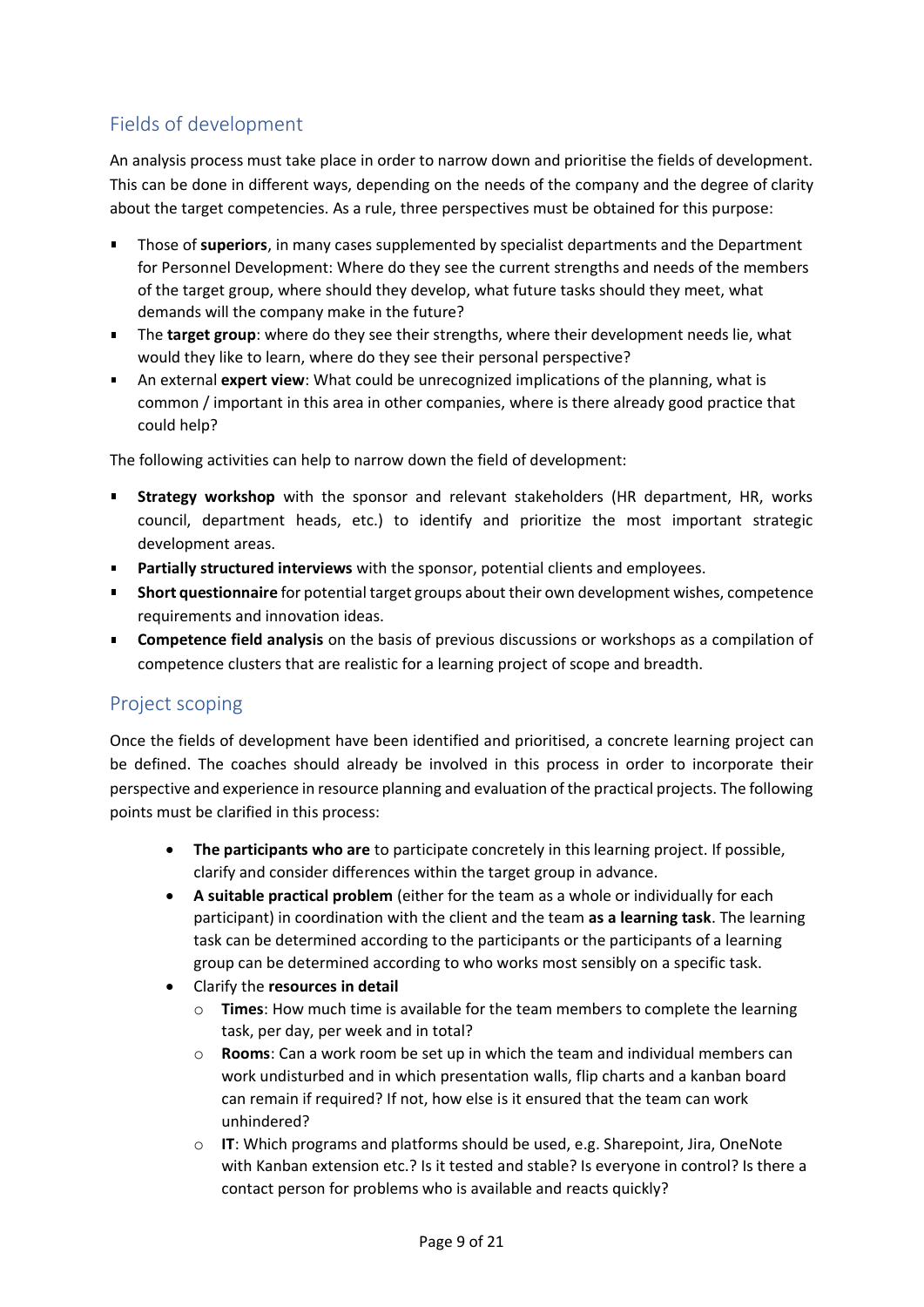- o **Learning aids**: Are further learning aids required, e.g. moderation equipment, company documents, special computers / servers etc.? and agree firmly with the parties involved
- The **roles of the participants**: Who is the client, who is the representative of the task, to what extent must operational experts be involved, are the direct superiors involved? Once the roles have been clarified, it must also be ensured that there is sufficient commitment from all parties involved.
- Define the **schedule.** Which dates for which tasks? How is the communication organized within the team, with the coaches and with the client? By when should which status be reached?

Especially for teams that are to work together in virtual group situations, it makes sense to conduct a screening with regard to the suitability for the process. The following questions should be answered here:

- What is the challenge that the participants want to address? Is it in line with the focus of the  $\blacksquare$ learning project?
- Do the participants have a clear understanding of what interactions are necessary in the group process?
- Do the participants have sufficient digital competence to work together effectively in virtual space?
- **EXECT** Are the participants able to be open to feedback from others and to express themselves in a group situation?

## <span id="page-9-0"></span>Work organisation

An agile learning project is usually carried out alongside regular work and is therefore always under high resource pressure. In order not to increase this resource pressure by further coordination and communication losses, it is important to implement a functional, reliable and as low as possible threshold communication and collaboration structure in the run-up to the learning project. The following table lists the most important needs and possible solutions for a learning project:

| Need                                | Solution options                                                                           |  |
|-------------------------------------|--------------------------------------------------------------------------------------------|--|
| Provision of learning material      | In-house learning platform                                                                 |  |
| Suitable for learning in small<br>٠ | Strongly dependent on the quality and format of the<br>$\circ$                             |  |
| time stages                         | learning materials                                                                         |  |
| As action- and result-oriented      | External learning platform (e.g. Agile Learning Academy)<br>п                              |  |
| as possible                         | Learning card format for action- and result-related self-<br>$\circ$<br>learning materials |  |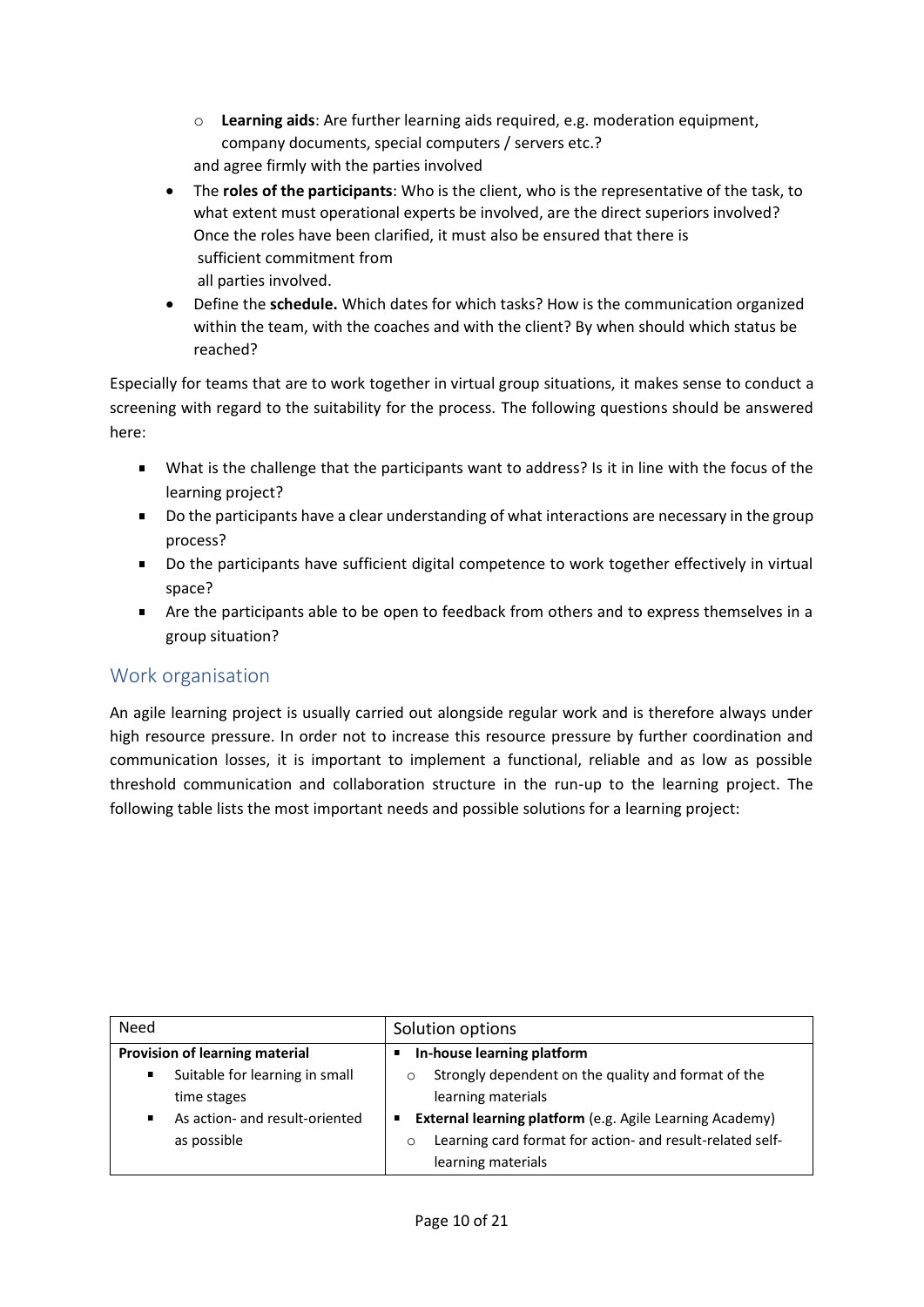| <b>Communication channel</b>                     | Email and corporate group drives/Sharepoint<br>٠                       |  |
|--------------------------------------------------|------------------------------------------------------------------------|--|
| Low-threshold, i.e. well-known<br>$\blacksquare$ | Distribution list for email communication prone to errors<br>$\circ$   |  |
| and easy to use                                  | Sharepoint and group drives heavy for external users and<br>$\circ$    |  |
| File exchange and in the best<br>٠               | notification function often not available or inadequate                |  |
| case collaborative work on files                 | Kanboard and if necessary Messenger (Slack, Telegram, etc.)<br>٠       |  |
|                                                  | Kanboard allows comment function and file upload task<br>$\circ$       |  |
|                                                  | related                                                                |  |
|                                                  | Notifications also individually adjustable<br>$\circ$                  |  |
| <b>Task coordination</b>                         | Analog Kanban at the metaplan wall (pull principle)<br>٠               |  |
| Easy-to-view overview of the<br>٠                | As rollable as possible and in a freely accessible room for<br>$\circ$ |  |
| various tasks, the status of                     | all team members                                                       |  |
| processing and those                             | Should be easy to update and regularly registered by the<br>$\circ$    |  |
| responsible                                      | team (Stand-Ups)                                                       |  |
|                                                  | Digital Kanboard (push principle)<br>п                                 |  |
|                                                  | Accessible to all and with change notification feature<br>$\circ$      |  |
|                                                  | Allows comments and file uploads<br>$\circ$                            |  |
| <b>Space for work meetings</b>                   | With an in-house team<br>٠                                             |  |
| With the possibility of working                  | Meeting room in which material can also remain<br>$\circ$              |  |
| in small groups                                  | With a cross-company team<br>٠                                         |  |
| moderation material                              | for all easily accessible places<br>$\circ$                            |  |
| Rest from everyday demands<br>٠                  | if not possible, more virtual meetings<br>$\circ$                      |  |
| Virtual room for work meetings                   | ٠<br>Adobe Connect, Zoom, Skype for Business (Lync),                   |  |
| Reliable and without high<br>п                   | GoToMeeting, Appear.in                                                 |  |
| technical maintenance costs                      | So far no solution both technically reliable and satisfactory in<br>٠  |  |
| Possibility to transmit                          | terms of functionality                                                 |  |
| presentations                                    |                                                                        |  |
| Videoconference with sufficient                  |                                                                        |  |
| resolution                                       |                                                                        |  |

#### <span id="page-10-0"></span><learning cards

In order to accompany an agile learning project demand-oriented and to strengthen self-directed learning, it makes sense to provide self-learning materials which support the team members in the processing of the novel project tasks. The following questions need to be answered first:

- Which contents are to be conveyed within the framework of competence development / in the processing of the learning task?
- Which of these contents are available / elaborated / documented in the company, in which form are they available (suitable as learning material?)?
- What contents are there internal experts for whom they can mediate? To what extent are these experts available?
- Which contents have to be communicated by external people (because there are no internal ones or because they are not available)?
- How are the contents made available to the team?

In order to enable learning that is as result-oriented as possible, the self-learning materials should at best meet the following requirements:

**Easy orientation** about the content and possible results after dealing with the material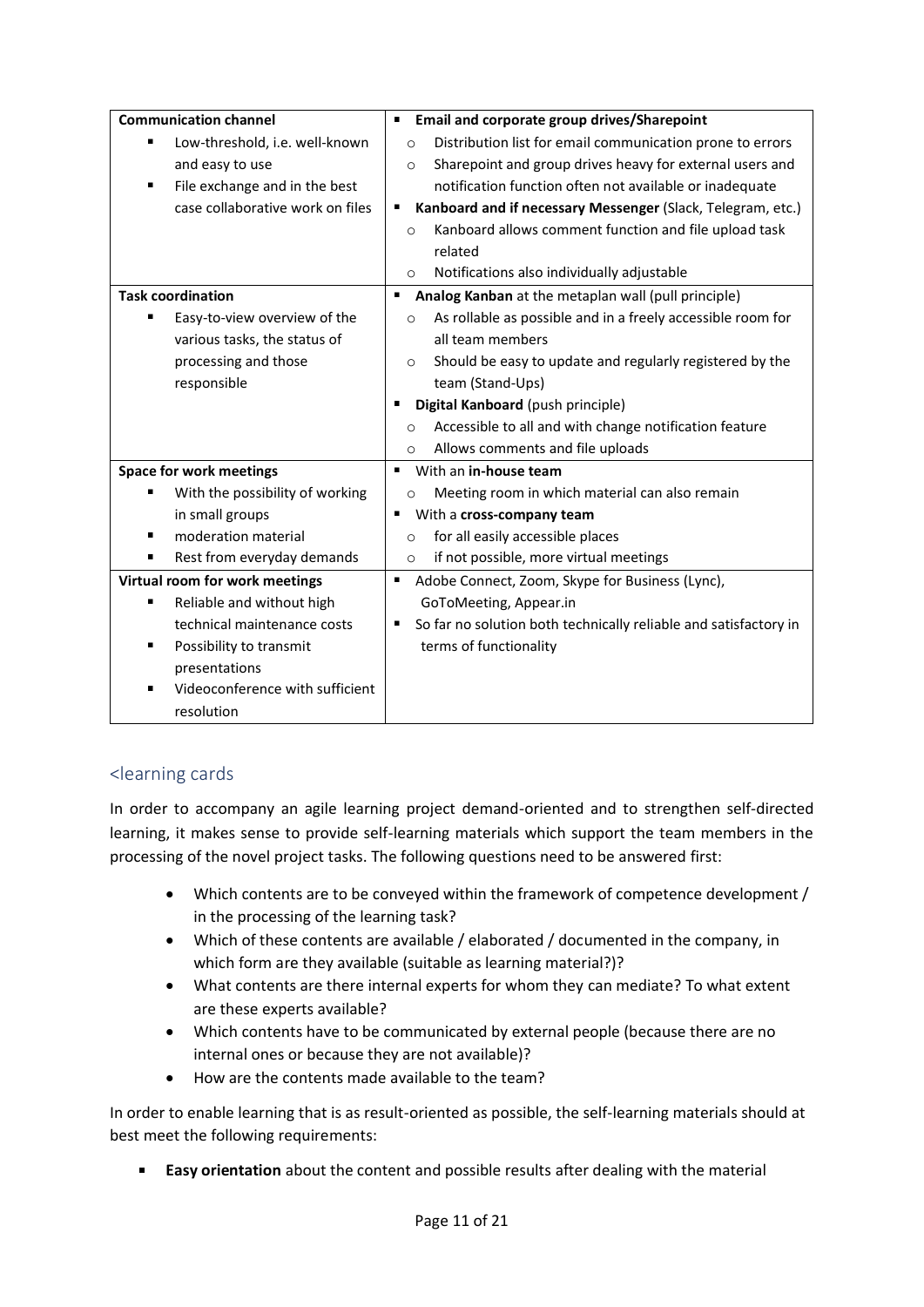- **Processing in a manageable time frame** (approx. 30 minutes)
- **Solution orientation**  $\rightarrow$  After processing, I am already one concrete step closer to solving my work task.

For this purpose, a new format was developed which is explicitly suitable for use in agile learning projects. The **learning card format** has a uniform structure and can be integrated into various learning management platforms as an e-learning package. The characteristics of a flashcard are as follows:

- $\blacksquare$ Quick orientation through **overview view**
	- o Two to four work-related **events** (e.g. moderation of a small group), where editing the map can provide helpful results.
	- o Two to four concrete **results** (e.g. can create a schedule for a work meeting) that are available immediately after processing the map (download a concrete results document)
- **Solution-oriented content**
	- o Compiled depending on the occasions and results
	- $\circ$  Focus on directly applicable methods and tools, theoretical background as reference to further literature
	- o Fitting of content and form of presentation (graphics, videos, presentations, etc.)
- $\blacksquare$ **transfer checklist**
	- $\circ$  Concrete checklist that accompanies the user in the transfer of content to his/her work context.
	- o Possibility to download your own transfer document

On the website [https://academy.agile-learning.eu you will find](https://academy.agile-learning.eu/) some examples of learning cards that meet these requirements and can be used for agile learning projects.

#### <span id="page-11-0"></span>Kanban/Kanboard

Kanban (Japanese: map) is a possibility to divide the work on complex tasks into smaller tasks and to visualize them. The principle is particularly suitable for agile (learning) projects, as not all tasks are already known at the beginning of the project and prioritisations can change frequently. In its simplest form, a Kanban board consists of three columns in which the work packages are organized (To Do, Doing, Done).

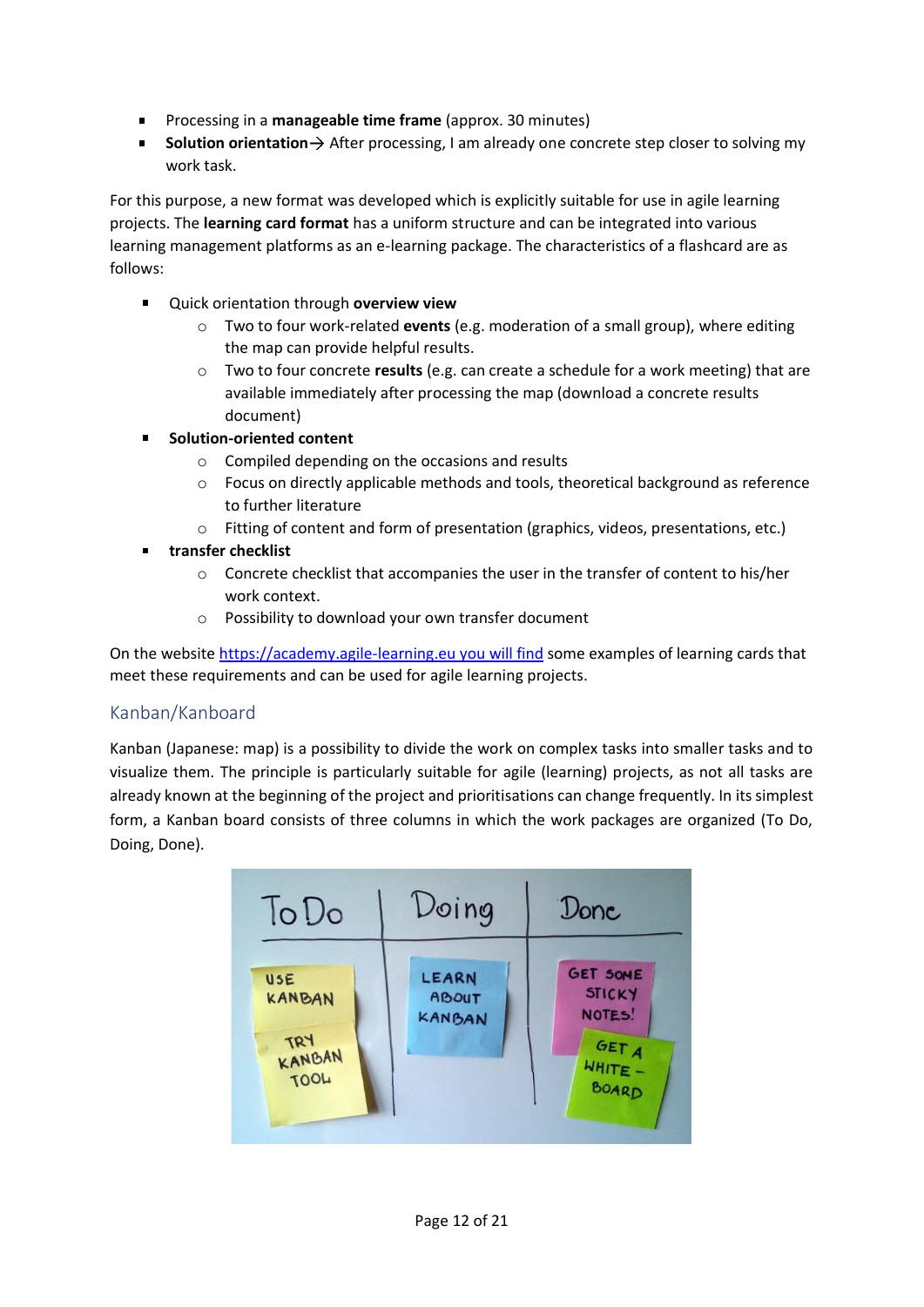For the organization of an agile learning project it has become established to work with four columns and to assign the ToDos directly to those responsible. The check column is introduced to signal in the work process that the task has been completed from the team's point of view. If the result was approved in the review meeting, the map can be moved to Done.



When working with an analog Kanban board, it should be ensured that it is easily accessible to all team members and that the board is updated regularly. If the status of the tasks cannot be seen "in passing", regular stand-up meetings should be held between the team members (approx. 15 minutes) to inform all participants about the status of the processing. An analog Kanban board thus follows a pull principle, since the team members have to ensure that they remain informed about status changes on their own.

An alternative to analog Kanban is the introduction of a digital Kanban board, such as the implementation for the Agile Learning Academy. The advantage of a digital Kanboard is the possibility to implement an automated notification in case of a status change of tasks, to allow comments on the status or to upload intermediate statuses in the form of documents to the cards.



Lernprojekt: Gesprächsführung 360°

Tools such as Jira, Trello or similar can also be used for this purpose.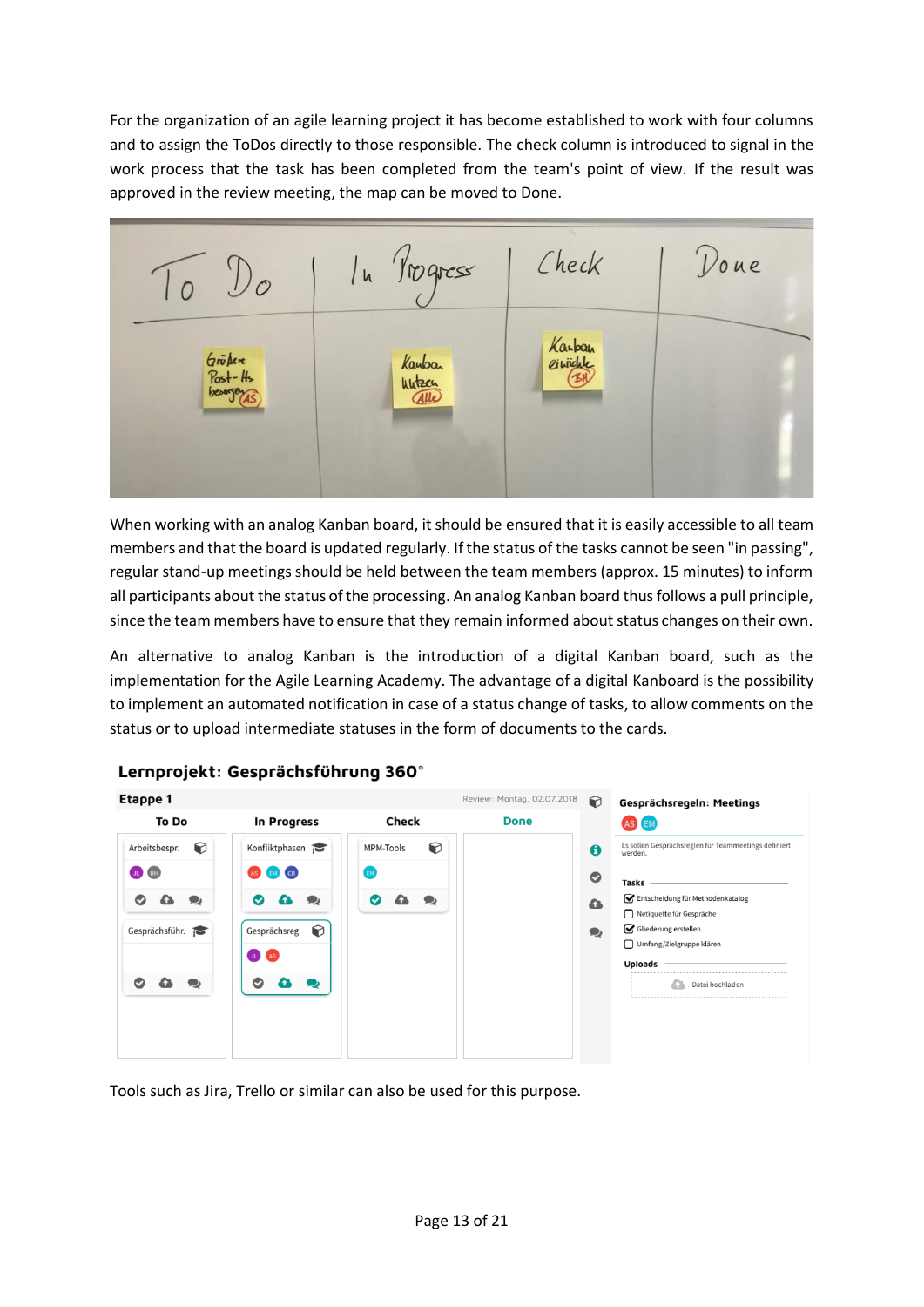# The Prototyping Phase

<span id="page-13-0"></span>

| Description of the              | activities                                                                                                                                                                                                                                                          | outcomes                                                                                                                                                                                                                                                                                                                    |
|---------------------------------|---------------------------------------------------------------------------------------------------------------------------------------------------------------------------------------------------------------------------------------------------------------------|-----------------------------------------------------------------------------------------------------------------------------------------------------------------------------------------------------------------------------------------------------------------------------------------------------------------------------|
| kick-off workshop               | What are agile methods and how are they used in learning<br>projects?<br>Which mindset is helpful for a team in the agile learning<br>project?<br>What is the process like and what are the most important<br>meetings, agreements and cornerstones in our project? | The team has an overview of agile methods and understands their<br>purpose in the learning project.<br>Team, client and coaches have agreed on a common process and<br>п<br>agreements for cooperation.                                                                                                                     |
| competence diagnostics          | Create individual or team-wide competence profiles<br>Coordinate target profiles with sponsor and client<br>Prepare profile-relevant learning cards and make them<br>available for specific tasks                                                                   | For orientation in the learning project, individual or team-wide<br>Е<br>competence profiles with actual and target values were created.<br>The coaches prepare relevant learning cards on the basis of the<br>$\blacksquare$<br>profiles.                                                                                  |
| prototype project<br>(2 stages) | Work on real tasks (individual and group work)<br>Input through task-specific learning cards<br>After each stage: acceptance of results, reflection on<br>collaboration and competence development                                                                  | Understanding of agile working in testable prototypes within a<br>Е<br>manageable project period (2 stages)<br>Real results from the work project.<br>Quality assurance through the acceptance of the work results by<br>the client.<br>Direct implementation of new skills in your own work context (no<br>transfer loss). |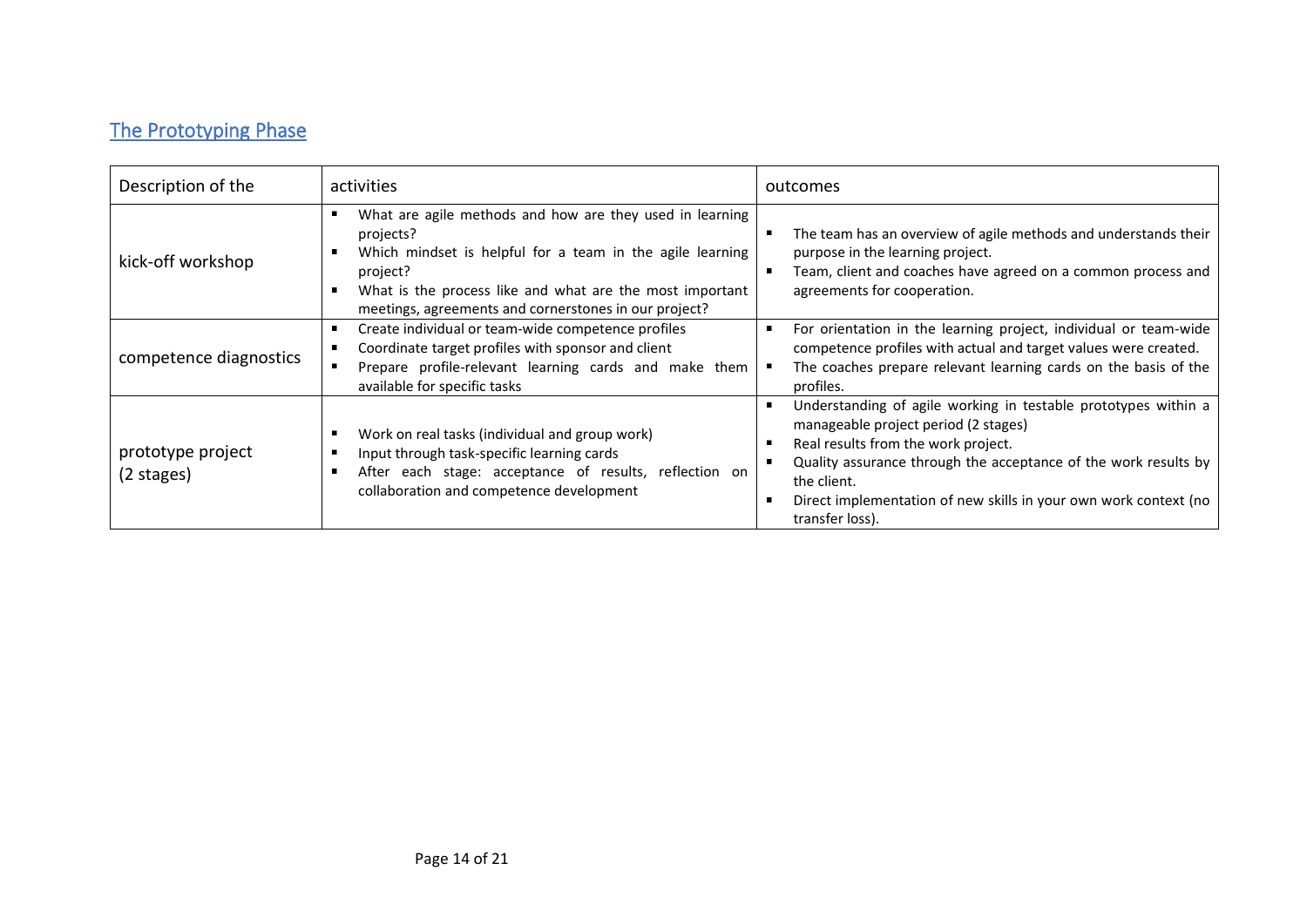# <span id="page-14-0"></span>Kick-off workshop

The main aim of the workshop is to explain the approach of agile learning and to make it tangible. In concrete terms, agile methods (e.g. SCRUM, Design Thinking) for work organization can be taught to the team and an understanding of the process, the components and tools in an agile learning project can be demonstrated. An exemplary structure for a half-day workshop could look like this:

| Agile Methods - An<br>Overview | The participants get a short insight into the agile way of thinking and<br>vesch, agile methods and their meaningful fields of application.<br>Stacey matrix and agile mindset<br>Design Thinking, Lean Startup, Scrum, Kanban, Lean Thinking<br>$\blacksquare$ |  |
|--------------------------------|-----------------------------------------------------------------------------------------------------------------------------------------------------------------------------------------------------------------------------------------------------------------|--|
| Scrum                          | The participants get to know terms, roles and procedures in Scrum as a<br>method. Transfer to agile learning projects will be taught.                                                                                                                           |  |
| <b>LEGO simulation</b>         | In a game, the participants simulate the procedure in an agile learning<br>project. Exemplary flashcards on the flipchart. Experience how work<br>goals and competence development can be interwoven.                                                           |  |
| Retrospective                  | Reflection of the game and retrospective of the cooperation so far:<br>The participants sum up the results and experiences of the cooperation<br>so far and recognize difficulties and their causes.                                                            |  |
| Agreements                     | Making joint agreements on cooperation and the process on the basis of                                                                                                                                                                                          |  |

The participants are introduced to the concept and experience the working and learning process in an interactive micro-learning project.

## <span id="page-14-1"></span>Determine competence requirements

The innovative ability and earning power of a company today depends to a large extent on how existing competencies are used and developed within the company. This results in a management discipline of its own - that of competence management. Competence management enables companies to manage their portfolio of competencies in a very targeted manner. This results in benefits at both personal and institutional levels:

■ the awareness for knowledge and skills is strengthened

the workshop.

- the probability that existing competences will be used is increased
- the professional action is reflected and continuously further developed
- the strategic requirements are broken down to the level of competencies  $\blacksquare$ 
	- $\triangleright$  Competence gaps are identified and development measures are derived
- $\blacksquare$ the development of employees is adapted to company goals
	- $\triangleright$  This results in higher employee satisfaction and motivation.

When planning a learning project, it makes sense to determine in advance in which competencies the employees are to be promoted in this measure. One possible competence could be *communication appropriate to the addressee.* For the formulation of a competence profile, a single competence should always be described in more detail. Can formulations are particularly suitable for this purpose. A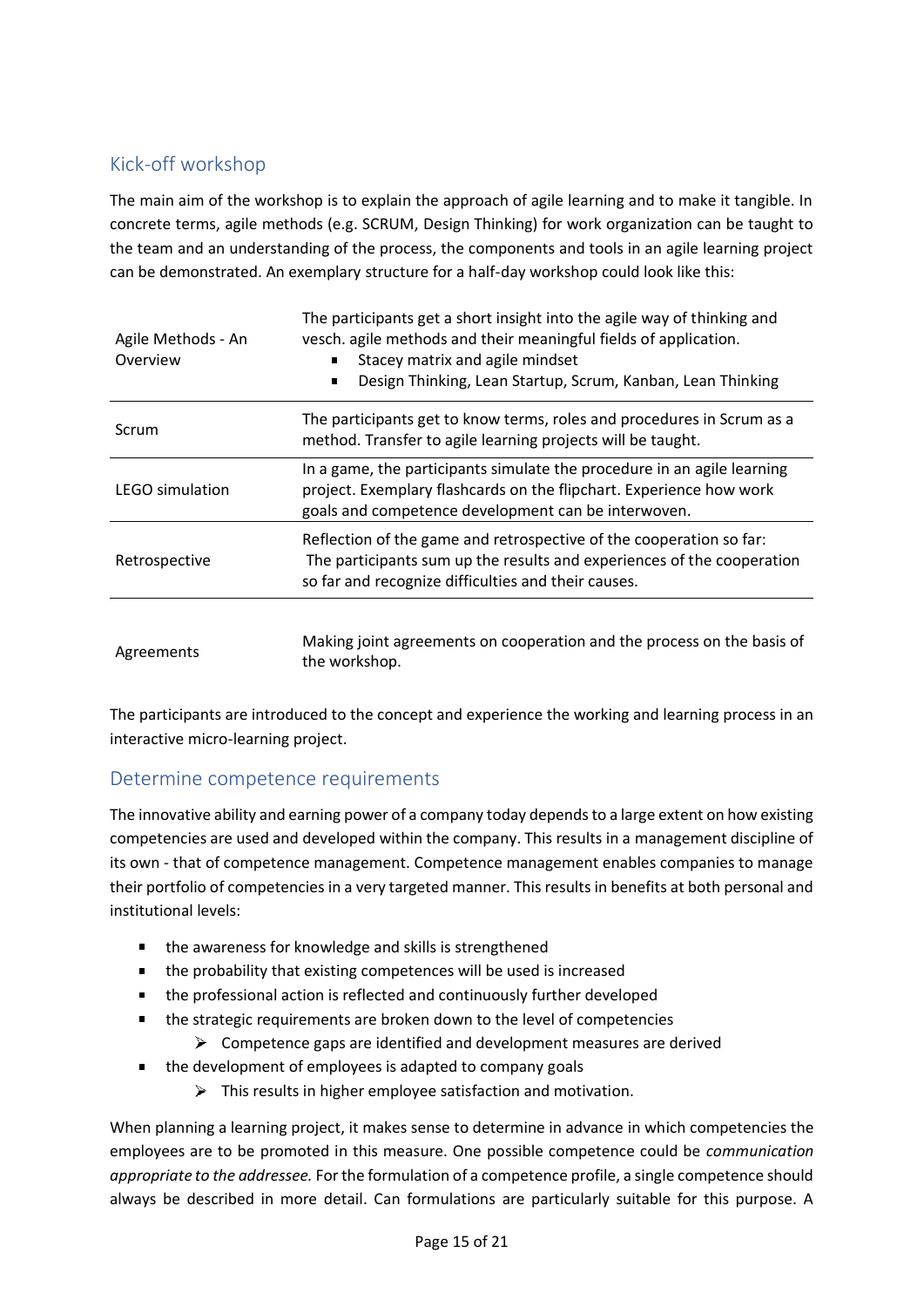person who has the competence to communicate in a manner appropriate to the addressee *can adapt to the* communication partner and situation and *can* adapt the selection of contents after feedback from the communication partner.

The formulation of a competence profile determines which competences are to be addressed. In addition, competence levels can be defined, which once again clarify the extent to which a competence should be available. These desired competence characteristics form a **target profile**. The next step especially if training needs are to be identified - is to examine the existence of these specific competences. Probably the most common method is an individual assessment by the employees themselves or their superiors. Employees and/or superiors therefore estimate the extent to which a person's specific competence is pronounced. This query can take place directly in such a table on the basis of predefined competence levels or employees/supervisors receive a questionnaire in which individual skills are queried ("Person X can..."). This results in a corresponding **actual profile**.

Such a comparison of a target and actual profile makes competence gaps directly visible. From this, competence-oriented decisions can be derived. This allows individual team members to concentrate on tasks that help them to become better in a specific competence. The coaches in turn have the opportunity to use the competence profiles and focal points for the selection of learning materials and the retrospective in the process.

Depending on requirements, the scope of a competence profile can vary and further competences can be added during the process or reassessed after completion of a continuing training measure in order to determine whether the funding was successful. Competence profiles can also be used as a basis for employee appraisals to point out potentials and requirements - a graphical comparison of target and actual profiles is particularly suitable for this.

## <span id="page-15-0"></span>Stage planning

It is important for the course of the stages and the pursuit of the stage goals that these are achieved within a clear, predetermined period (sprint stage) and that there is the possibility of receiving feedback during the pursuit of the goal (regular coordination with the coaches and among each other). The formulation of the stage goals takes place in an initial meeting of the team before the beginning of the next learning stage. The learning goals of the team members are made public and visibly documented (Kanban), in order to strengthen the assumption of responsibility for the achievement of one's own goals internally as well as to establish an external responsibility towards one's own team.

The following points must be clarified together with the team for stage planning:

- At least **30 minutes should** be allowed for stage planning. Depending on the size of the team and the scope of tasks, more is also possible.
- **Resources of the team members in the next stage?** 
	- o How much work can realistically be done?
		- o As a rule, fewer tasks should be chosen
- **Prioritizing** tasks and discussing dependencies
- **Estimation of workload** per task
- Does it still need **external input** or other resources? $\mathbf{u}$  .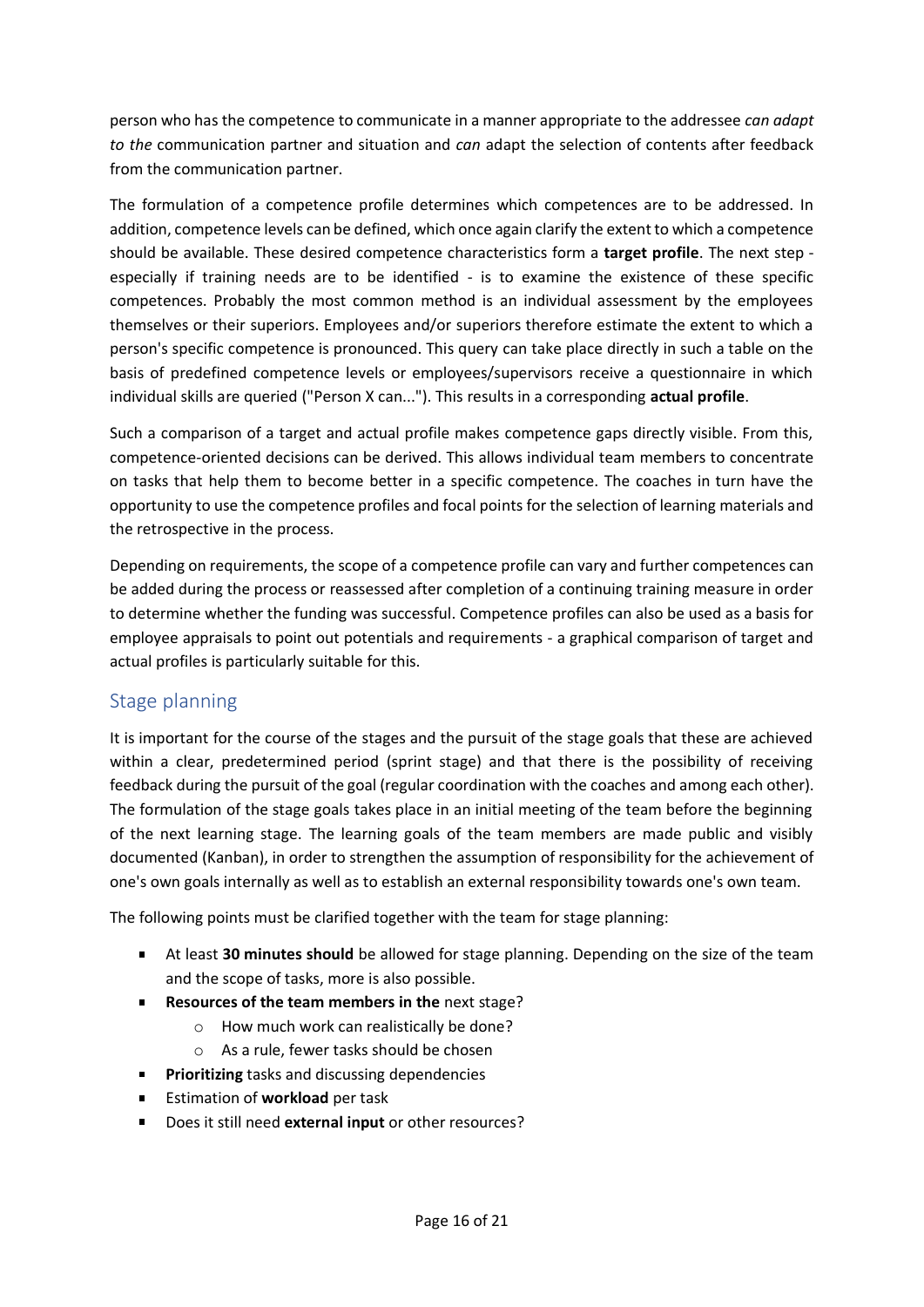#### <span id="page-16-0"></span>Schedule

- Which tasks are still available from the **last stage**?
	- o How to prioritize them (reset, edit directly, input missing)
	- o What resources are required for processing?
	- o Who is responsible for the processing?
- What **new tasks have been** added at this stage?
	- o How to prioritize them (reset, edit directly, input missing)
	- o What resources are required for processing?
	- o Who is responsible for the processing?
- Agreements to remove obstacles and/or procure the missing resources
- Arrange **next meeting**
	- o Internally in the team and with the coaches

#### <span id="page-16-1"></span>Review

A review is held at the end of each work or learning stage of a project. The team presents the results of its work to the client and all interested stakeholders and collects feedback (opinions, suggestions for improvement, praise and criticism). The progress is checked, then the client either accepts the results or refers them back to the team for further work. The next steps are then agreed upon.

Reasons for a review:

- **There is a direct exchange between the** project participants without detours.
- The progress of the project can be seen from **concrete results.**
- **The team's identification with their** own work results increases.
- **Change requests** can be made directly and (after decision by the client) planned for one of the next stages.
- There is a **common picture of** all those involved of what tasks and procedures are in the next stage.

What happens in the review:

- The duration of the review should be at least **30 minutes.** Depending on the size of the team and the scope of tasks, more is also possible.
- Focus on the **technical acceptance** and possible open points, no entry into the operative steps to achieve the goals for the next stage.
- Use of the **Kanban board**, collection of cards, use of the learning card for review
- **Present the status of the work to the client**
- **Taking stock of the content of** the final stage
- Agree on the **next steps**

The coach ensures that the team, the client and, if necessary, other stakeholders are invited and have an equal understanding of the goal and content of the meeting.

#### <span id="page-16-2"></span>Schedule

- What were the team's **goals in** the last stage?
	- o To what extent were these fulfilled?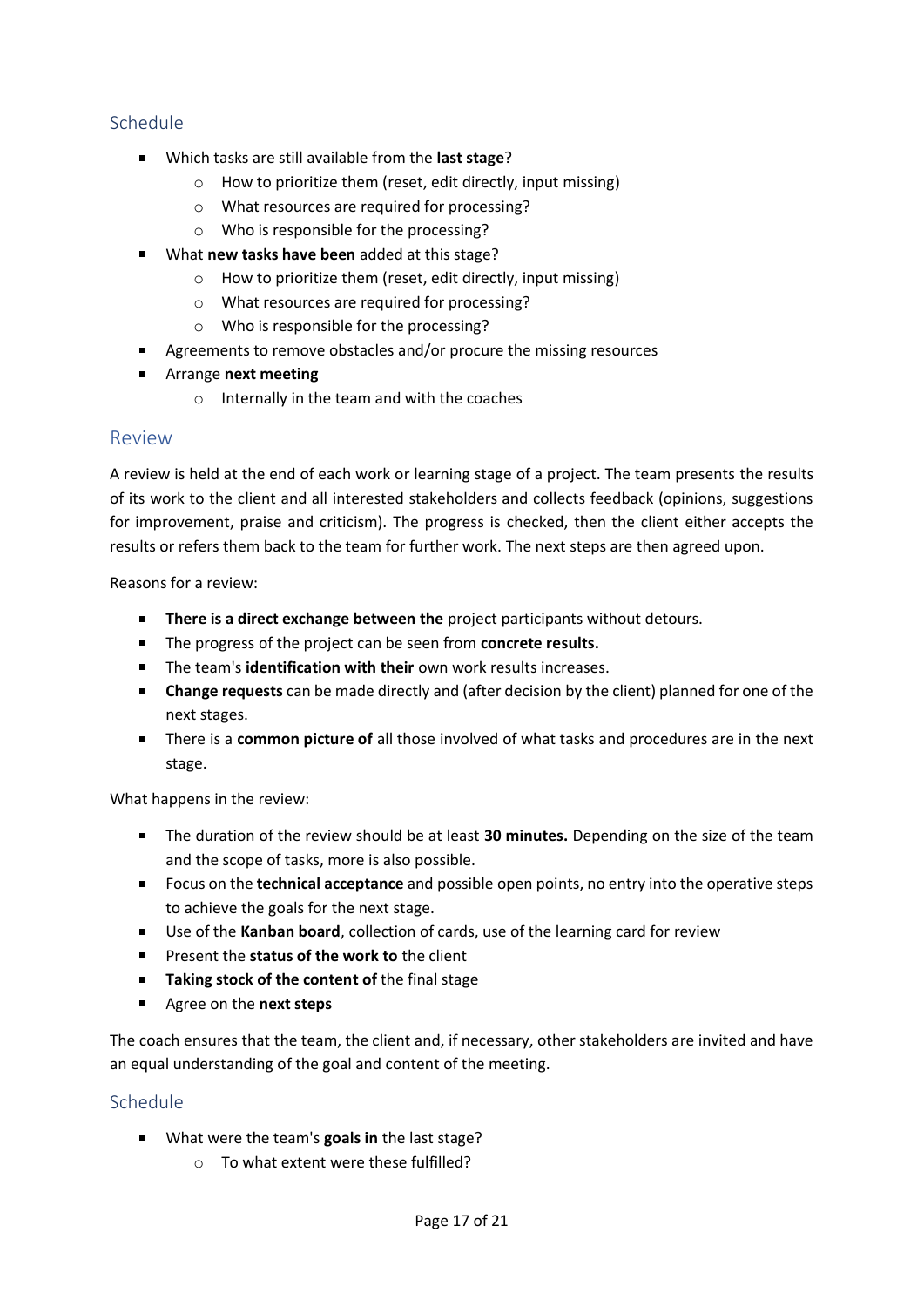- o What's left open?
- Does the client / coach and the team **agree with the results**?  $\blacksquare$ 
	- o If not, what are the tasks for the next stage?
- What **obstacles were** encountered during the last stage?
	- $\circ$  Can these be eliminated or avoided in the future by the client/coach? What is specifically required for this?

#### <span id="page-17-0"></span>Retrospective

The aim of the retrospective is to bring the real paths of problem solving to the structural concept. Experience shows that learning practitioners are usually very good at solving practical problems, but have little experience in reflecting on their work processes. It is therefore central, especially at the beginning of an agile learning project, to guide the participants to reflect on their own learning. There is no clear answer as to which methods can best be used to guide the group and the individual to a reflection. Therefore, some questions will be collected in the following, which can trigger the reflection process.



Questions about the **technical development** can be, for example, as follows:

- What was the first thing you did today? What do you know well? What else would you like to learn?
- Could you have done the work you did today with other techniques or with other materials? What would the result have been?
- Under what conditions did you work (colleagues, room, equipment)? Would you have liked to have had different conditions?
- How were your work results today in terms of quality, speed and quantity?
- What did you learn about such activities during your training/further education? Is there anything that is done differently in the company than you have learned?

Questions of reflection in the area of **personal role-finding** can be:

• How does what you have done today fit in with your professional expectations?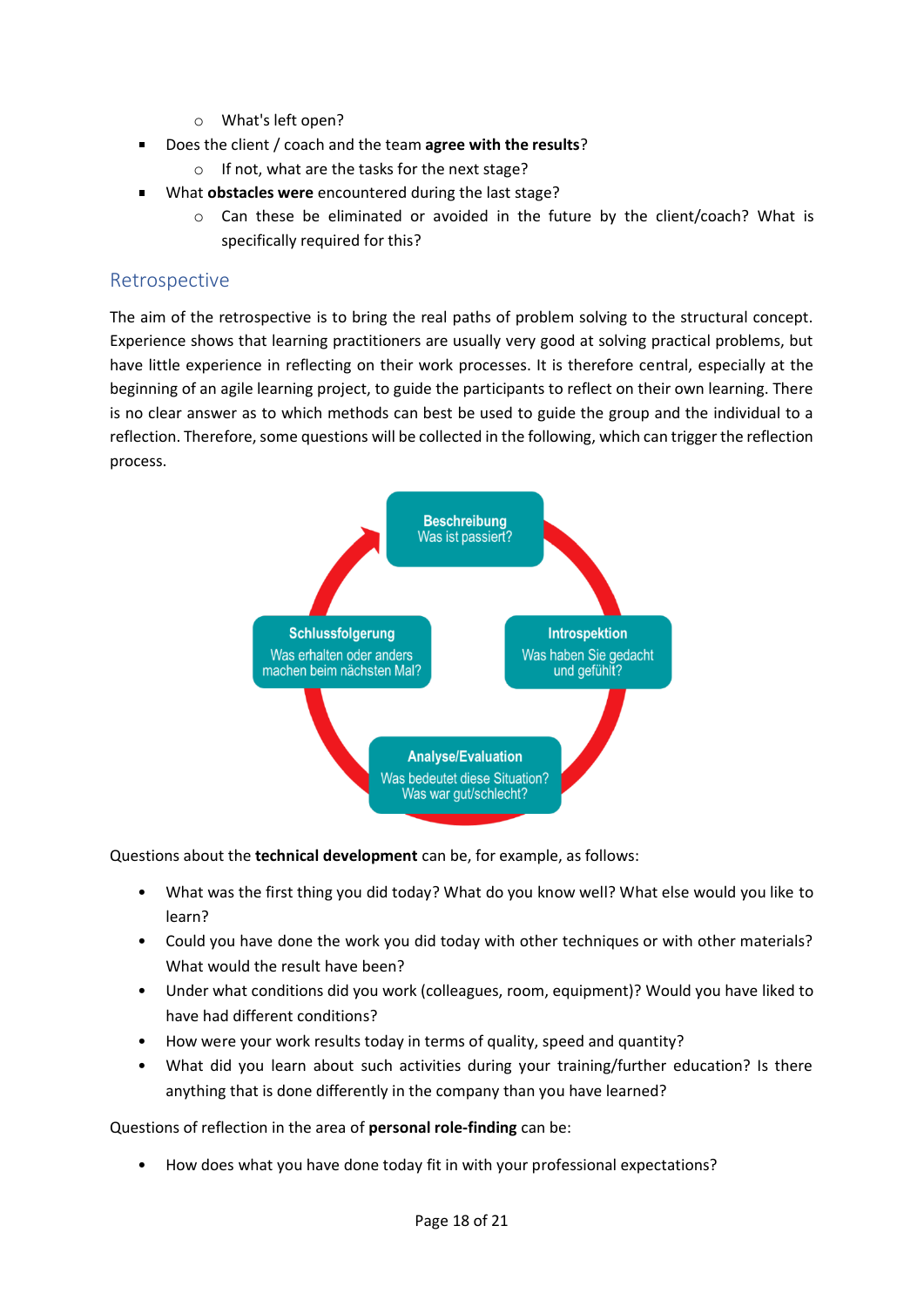- Have you set yourself a goal in your work today? How far did you get? Has this goal possibly changed in the meantime?
- What responsibility was associated with these activities? What happens if you don't take this responsibility seriously?
- How does your work differ from the work of your colleagues?

You can ask about the area of **cooperation** with colleagues and superiors:

- What significance do the activities you carried out in the last stage have for the company?
- How did you work with colleagues in the last stage?
- In which areas was teamwork particularly important and why?
- How much freedom did you have with the work in the last stage?
- What quality standards does the company set for the work you have done today? Are there any quality criteria which were not explicitly mentioned in your work orders last week but which nevertheless had to be observed, should be observed or were important to you personally? How is it normally ensured that the quality of the work you have done today is right?

For documentation you can use the kanban board, a logbook, the collection on the metaplan wall or flipchart (photograph) or work in digital form with mind maps, annotated screencasts/videos, podcasts or digital notebooks.

#### <span id="page-18-0"></span>Schedule

- The retrospective should last at least **30 minutes.**
- **Collection of cards** or use of the flashcard for retrospective purposes
- **What went well in** the last stage?
- **What can we improve**?
	- o What concrete changes do we agree on for the next stage?
	- o What do we need from the coach or from the client?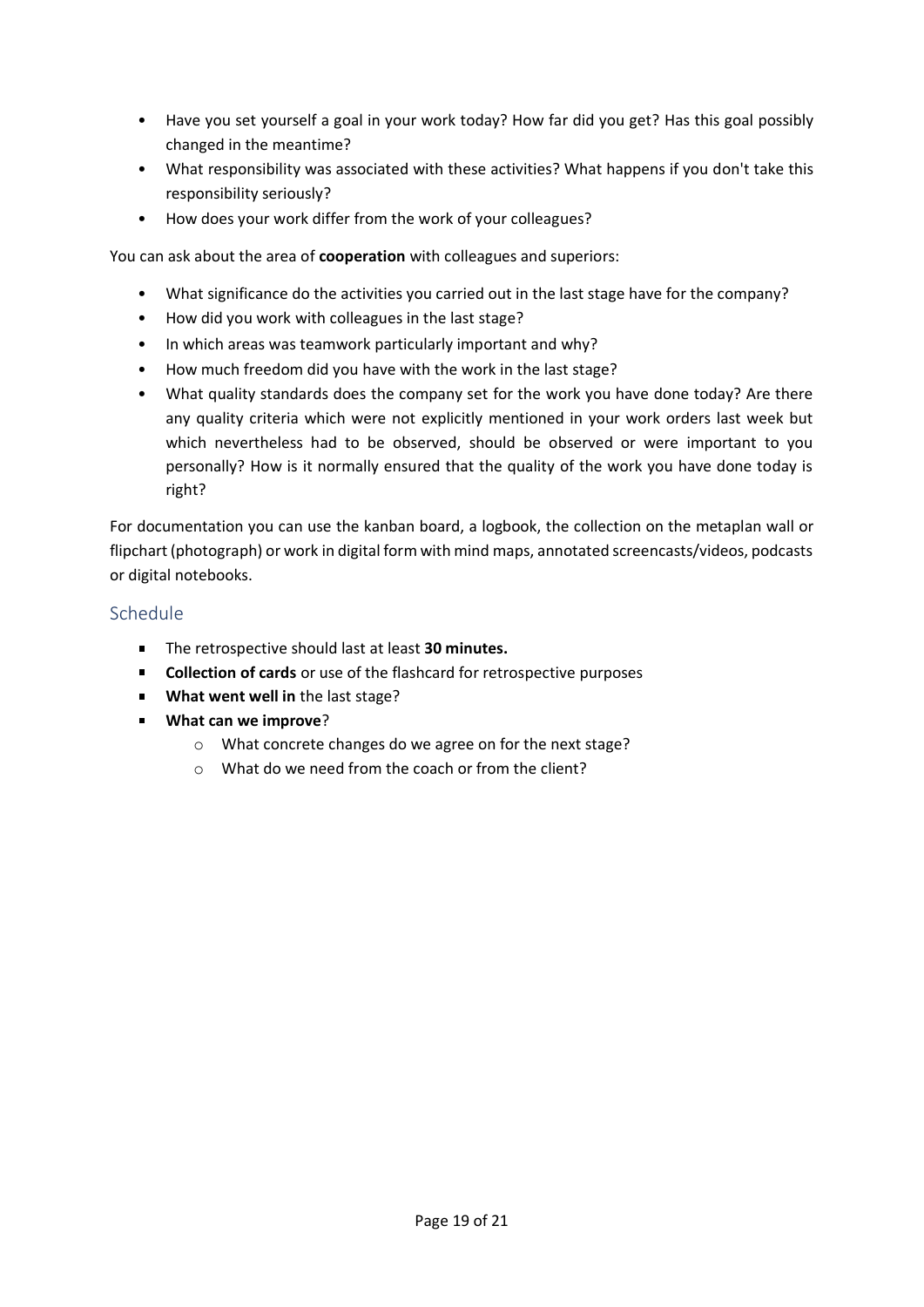# The stabilization phase

<span id="page-19-0"></span>

| Description of the                         | activities                                                                                                                                                                                                                     | outcomes                                                                                                                                                                                                                                                                                                                                                                                                                                     |
|--------------------------------------------|--------------------------------------------------------------------------------------------------------------------------------------------------------------------------------------------------------------------------------|----------------------------------------------------------------------------------------------------------------------------------------------------------------------------------------------------------------------------------------------------------------------------------------------------------------------------------------------------------------------------------------------------------------------------------------------|
| development project<br>(at least 4 stages) | Work on real tasks (individual and group work)<br>Input through task-specific learning cards<br>After each stage: acceptance of results, reflection on<br>collaboration and competence development                             | Real results from the work project.<br>Quality assurance through the acceptance of the work results<br>by the client.<br>Direct implementation of new skills in your own work context<br>(no transfer loss).                                                                                                                                                                                                                                 |
| co-coaching                                | Accompanied coaching in a prototyping project<br>Competence diagnostics for the coaches<br>Regular feedback from experienced coaches<br>Supervision (collegial counselling), if applicable, if a larger<br>group is qualified. | The participants can use agile methods as a tool for developing<br>their own competencies in a demand-oriented way.<br>The participants can control the process of agile learning<br>projects as a coach.<br>The participants can hold central meetings (review, stand-up,<br>retrospective) independently.<br>The participants can promote helpful attitudes of the team and<br>the client and take up and thematise obstructive attitudes. |
| Competences as a<br>development tool       | Training in diagnostics with competencies<br>Training in the formulation of competencies<br>Fields of application of competences as development and<br>monitoring tool                                                         | The participants can independently formulate new<br>competences.<br>The participants can carry out competence diagnostics using<br>questionnaires, interviews or group moderation.<br>The participants know possible fields of application of<br>competences as development tools.                                                                                                                                                           |